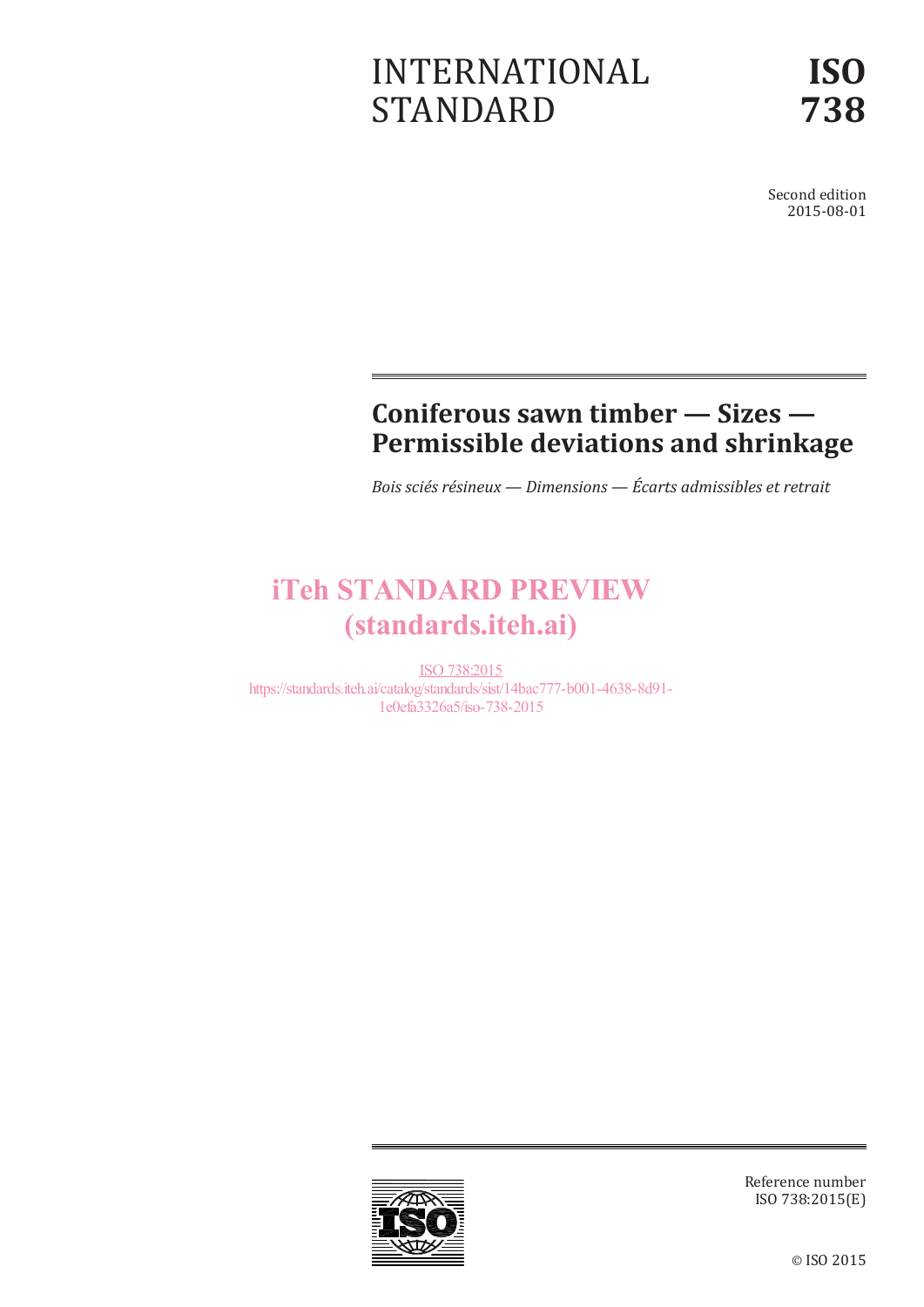## iTeh STANDARD PREVIEW (standards.iteh.ai)

ISO 738:2015 https://standards.iteh.ai/catalog/standards/sist/14bac777-b001-4638-8d91- 1e0efa3326a5/iso-738-2015



© ISO 2015, Published in Switzerland

All rights reserved. Unless otherwise specified, no part of this publication may be reproduced or utilized otherwise in any form or by any means, electronic or mechanical, including photocopying, or posting on the internet or an intranet, without prior written permission. Permission can be requested from either ISO at the address below or ISO's member body in the country of the requester.

ISO copyright office Ch. de Blandonnet 8 • CP 401 CH-1214 Vernier, Geneva, Switzerland Tel. +41 22 749 01 11 Fax +41 22 749 09 47 copyright@iso.org www.iso.org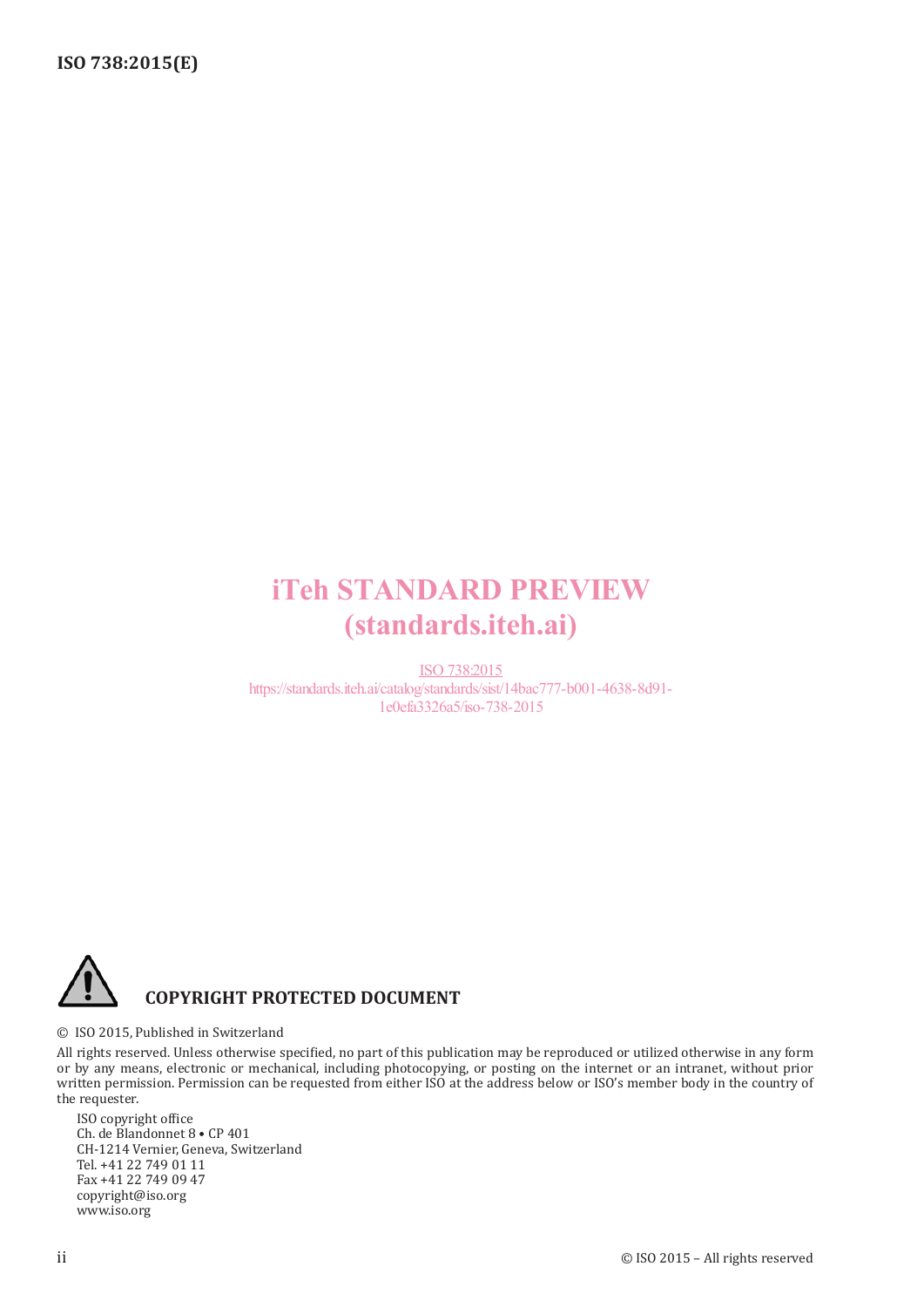Page

### **Contents**

| Foreword                |                                                                                                                                                                                            |  |
|-------------------------|--------------------------------------------------------------------------------------------------------------------------------------------------------------------------------------------|--|
|                         |                                                                                                                                                                                            |  |
| $\overline{2}$          |                                                                                                                                                                                            |  |
| 3                       |                                                                                                                                                                                            |  |
| $\overline{\mathbf{4}}$ |                                                                                                                                                                                            |  |
|                         | Annex A (informative) Average values for shrinkage for coniferous sawn timber (pine,<br>spruce, fir and other species) having an average density of 0.35 g to 0.6 g/cm <sup>3</sup> in     |  |
|                         | Annex B (informative) Average values for shrinkage for coniferous sawn timber (larch and<br>other species) having an average density of 0,61 g to 0,75 g/cm <sup>3</sup> in the absolutely |  |

## **iTeh STANDARD PREVIEW** (standards.iteh.ai)

ISO 738:2015 https://standards.iteh.ai/catalog/standards/sist/14bac777-b001-4638-8d91-1e0efa3326a5/iso-738-2015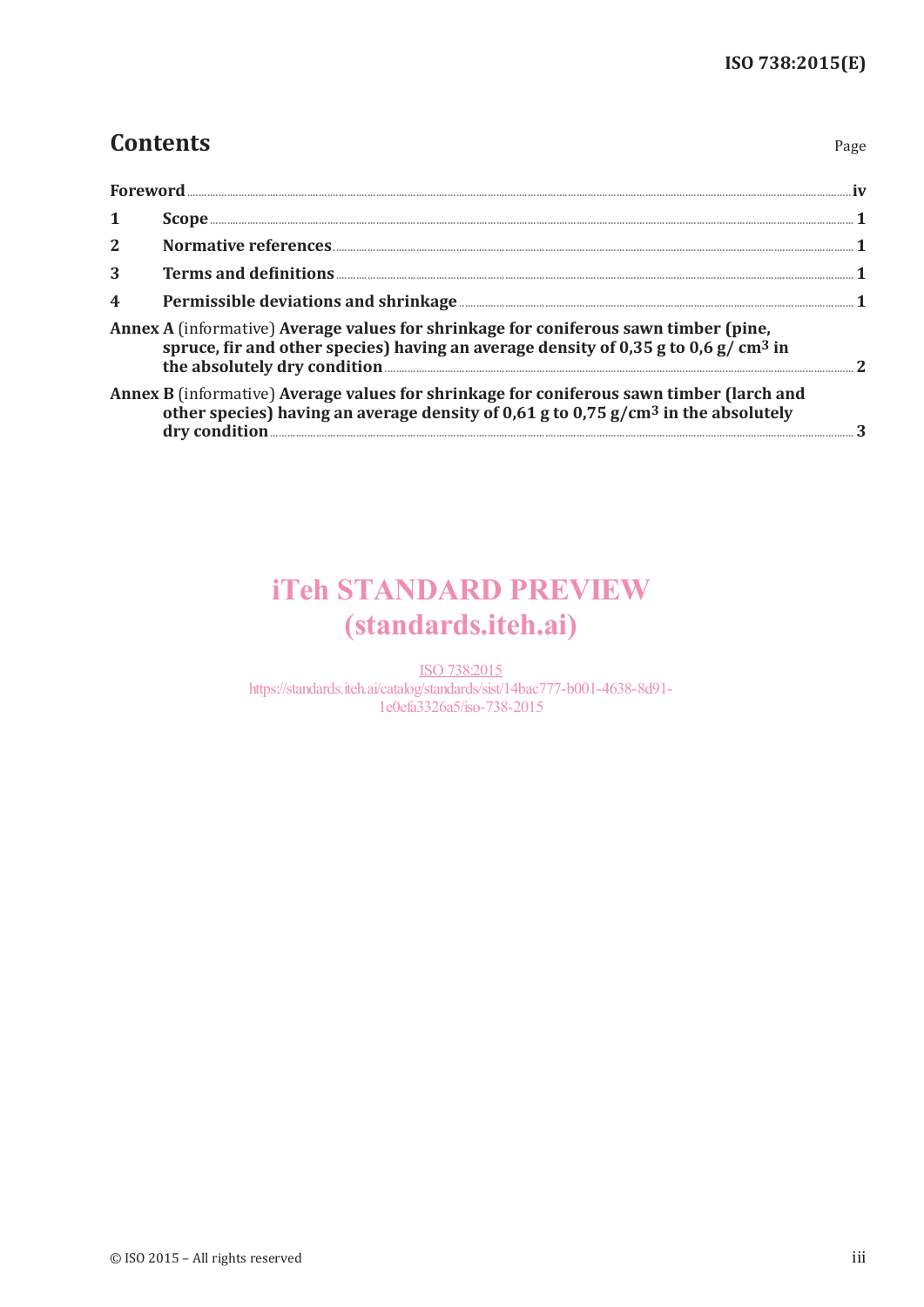### **Foreword**

ISO (the International Organization for Standardization) is a worldwide federation of national standards bodies (ISO member bodies). The work of preparing International Standards is normally carried out through ISO technical committees. Each member body interested in a subject for which a technical committee has been established has the right to be represented on that committee. International organizations, governmental and non-governmental, in liaison with ISO, also take part in the work. ISO collaborates closely with the International Electrotechnical Commission (IEC) on all matters of electrotechnical standardization.

The procedures used to develop this document and those intended for its further maintenance are described in the ISO/IEC Directives, Part 1. In particular the different approval criteria needed for the different types of ISO documents should be noted. This document was drafted in accordance with the editorial rules of the ISO/IEC Directives, Part 2. www.iso.org/directives

Attention is drawn to the possibility that some of the elements of this document may be the subject of patent rights. ISO shall not be held responsible for identifying any or all such patent rights. Details of any patent rights identified during the development of the document will be in the Introduction and/or on the ISO list of patent declarations received. www.iso.org/patents

Any trade name used in this document is information given for the convenience of users and does not constitute an endorsement.

For an explanation on the meaning of ISO specific terms and expressions related to conformity assessment, as well as information about ISO's adherence to the WTO principles in the Technical<br>Barriers to Trade (TBT) see the following URL: Foreword - Supplementary information Barriers to Trade (TBT) see the following URL: Foreword - Supplementary information

The committee responsible for this document is ISO/TC 218, *Timber*.

This second edition cancels and replaces the first edition (1SO 738:1981), which has been technically revised. https://standards.iteh.ai/catalog/standards/sist/14bac777-b001-4638-8d91- 1e0efa3326a5/iso-738-2015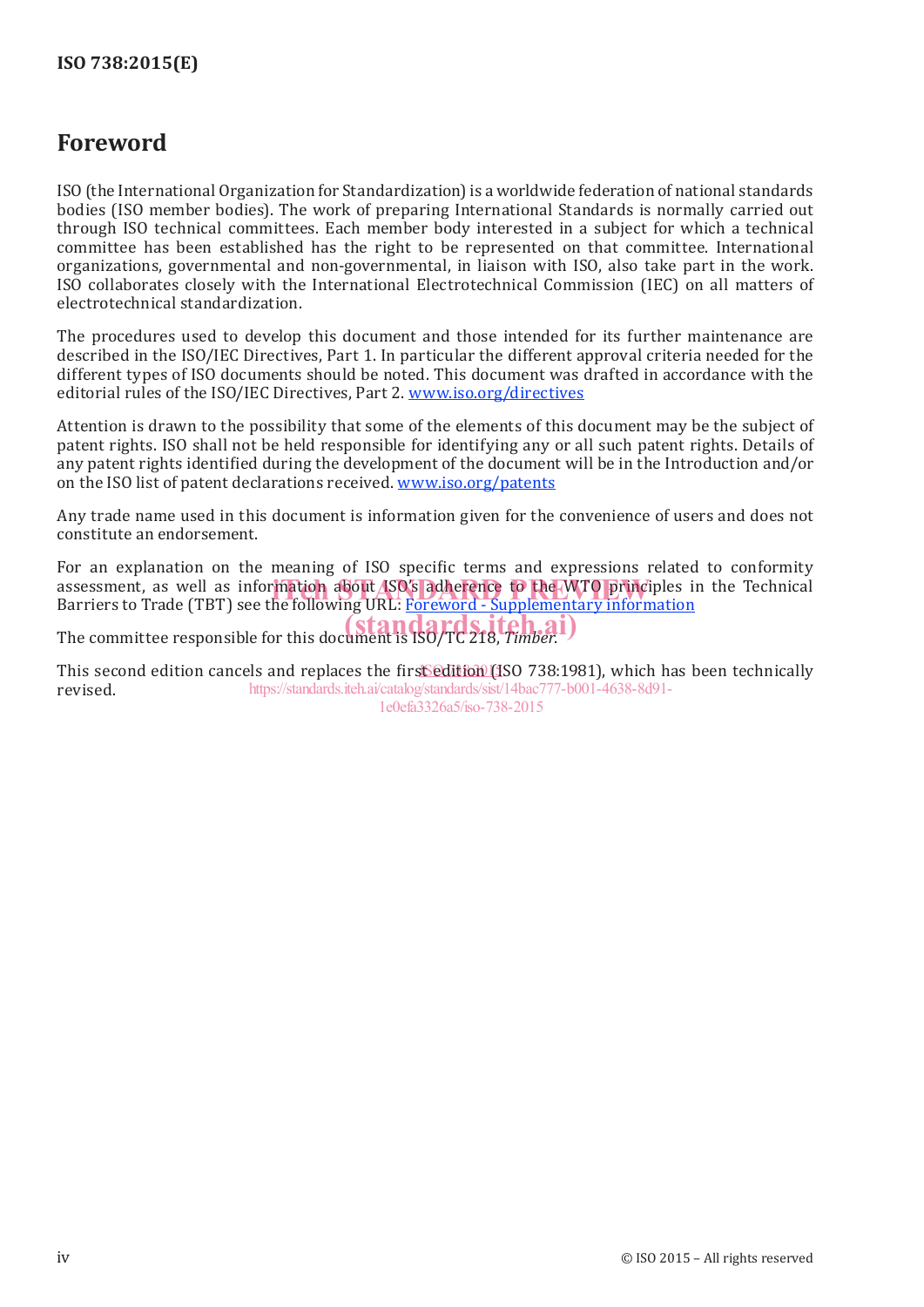### **Coniferous sawn timber — Sizes — Permissible deviations and shrinkage**

#### **1 Scope**

This International Standard specifies permissible deviations, due to inaccuracies in sawing, from nominal thicknesses, widths and lengths, for coniferous sawn timber.

It also gives, for information, average values for shrinkage for some wood species.

It is applicable to unplanned square-edged and unedged coniferous sawn timber having thicknesses or widths in the range10 mm to 310 mm.

#### **2 Normative references**

The following documents, in whole or in part, are normatively referenced in this document and are indispensable for its application. For dated references, only the edition cited applies. For undated references, the latest edition of the referenced document (including any amendments) applies.

**ISO 24294, Timber — Round and sawn timber**  $\rightarrow$  **Vocabulary EVIEW** 

## **3 Terms and definitions** (standards.iteh.ai)

For the purposes of this document, the ter<u>ms and defi</u>nitions given in ISO 24294 apply.

https://standards.iteh.ai/catalog/standards/sist/14bac777-b001-4638-8d91-

### **4 Permissible deviations and shrinkage** 1e0efa3326a5/iso-738-2015

The nominal sizes of coniferous sawn timber are established at an absolute moisture content of 20 %.

NOTE The absolute moisture content is the moisture content related to the oven-dry mass of the timber, expressed as a percentage.

The actual thickness and width of sawn timber having moisture contents greater than 20 % may be larger than, and those of sawn timber having moisture contents less than 20 % may be smaller than, the nominal sizes, by the corresponding value for shrinkage.

Average values for shrinkage are given, for information, in Annexes A and B.

The actual thicknesses of all kinds of coniferous sawn timber, and the widths of square-edged sawn timber with parallel edges, in any cross-section of each piece of sawn timber, may deviate, due to inaccuracy in sawing, from the nominal sizes corrected for shrinkage by not more than

a) for thicknesses and widths in the range up to and including 30 mm to 105 mm:  $\pm 2$  mm;

b) for thicknesses and widths greater than 105 mm: ±3 mm.

If 20 pieces of the same size are taken at random from a lot of sawn timber, the average actual thickness (irrespective of the kind of sawn timber) and the average actual width of square edged sawn timber with parallel edges shall not be less than the nominal sizes, corrected for shrinkage.

The permissible deviations of actual lengths of sawn timber from the nominal length, due to inaccuracy in sawing, shall be +50 mm, and −25 mm.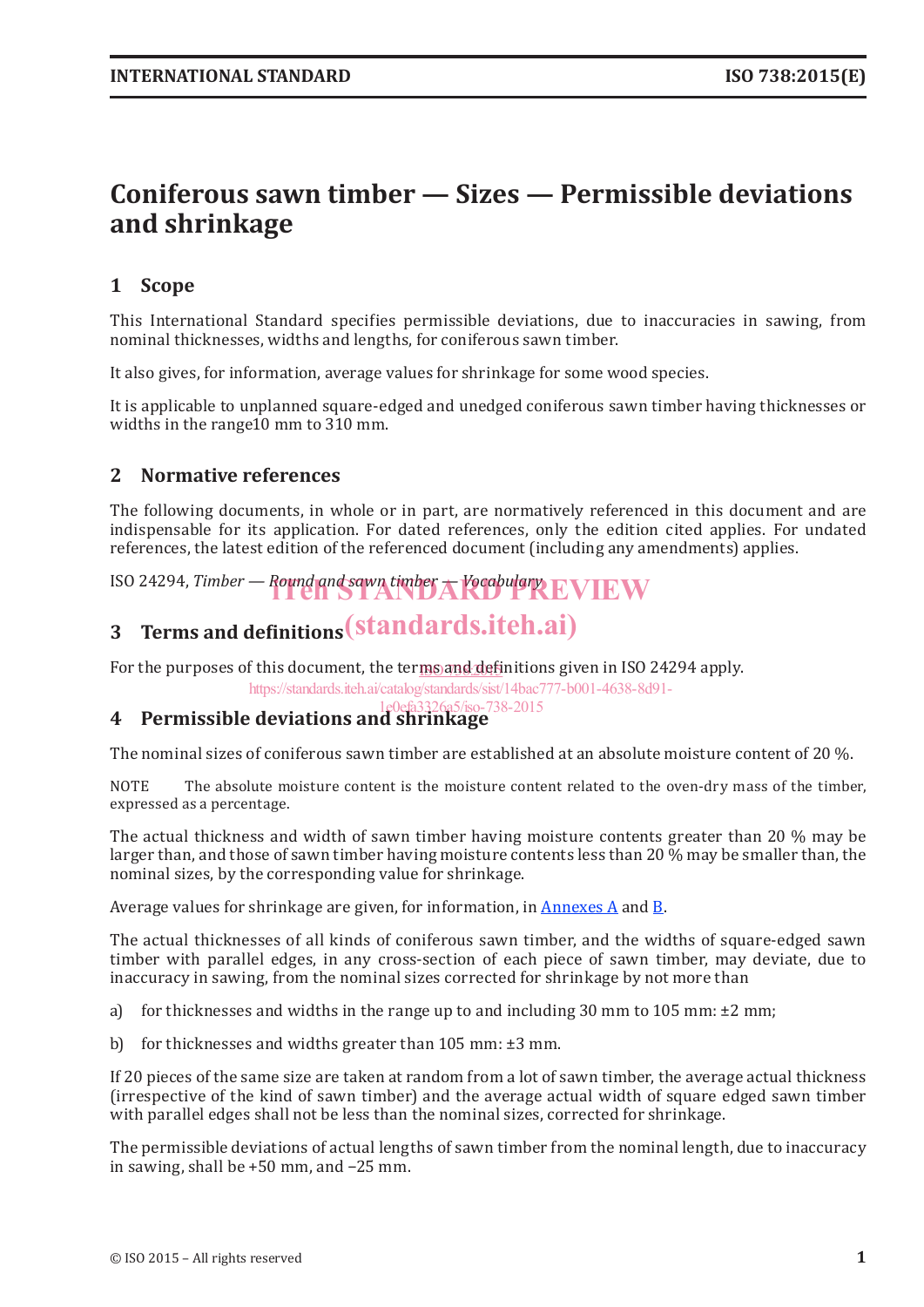#### **Annex A**

#### (informative)

#### **Average values for shrinkage for coniferous sawn timber (pine, spruce, fir and other species)1) having an average density of 0,35 g to 0,6 g/ cm3 in the absolutely dry condition**

|                                                                               | Absolute moisture content of sawn timber, % |                               |           |                                   |           |            |          |          |  |
|-------------------------------------------------------------------------------|---------------------------------------------|-------------------------------|-----------|-----------------------------------|-----------|------------|----------|----------|--|
| Thickness and/or width<br>of sawn timber                                      | range                                       | over 38                       |           | 34 to 38 31 to 33 26 to 30        |           | 23 to 25   | 18 to 22 | 15 to 17 |  |
|                                                                               | mean                                        |                               | 36        | 32                                | 28        | 24         | 20       | 16       |  |
| mm                                                                            |                                             | Average shrinkage, %          |           |                                   |           |            |          |          |  |
| from $10$ to $17$                                                             |                                             | $+4,0$                        | $+3,2$    | $+2,4$                            | $+1,6$    | $+0,8$     | $\pm 0$  | $-0,8$   |  |
| from $18$ to $29$                                                             |                                             | $+3,4$                        | $+2,7$    | $+2,0$                            | $+1,4$    | $+0,7$     | $\pm 0$  | $-0,7$   |  |
| from $30$ to $90$                                                             |                                             | $+3,2$                        | $+2,6$    | $+1,9$                            | $+1,3$    | $+0,6$     | $\pm 0$  | $-0,6$   |  |
| from 91 to 140                                                                |                                             | $\blacksquare$ +2,9           | $+2,3$    | $+177$                            | 71.21     | $+0,6$     | $\pm 0$  | $-0,6$   |  |
| from 141 to 170                                                               |                                             | $+2,7$                        | $+2,2$    | $+1,6$                            | $+1,1$    | $+0,5$     | $\pm 0$  | $-0,5$   |  |
| from 171 to 210                                                               |                                             | $\mathrm{SL}_2$ $\mathrm{Cl}$ | 21.O      | II <sub>fa</sub> n.               | $a_{1,0}$ | $+0,5$     | $\pm 0$  | $-0,5$   |  |
| from 211 to 255                                                               |                                             | $+2,6$                        | $+2,1$    | $+1,6$                            | $+1,0$    | $+0,5$     | $\pm 0$  | $-0,5$   |  |
| from 256 to 310                                                               | httns://standard                            | $+2.5$                        | $\pm 2.0$ | $\overline{t}$ $1$ $\overline{b}$ | $H_0$     | $8 + 0.51$ | $\pm 0$  | $-0,5$   |  |
| NOTE The values in the table are given as reference data a3326a5/iso-738-2015 |                                             |                               |           |                                   |           |            |          |          |  |

**Table A.1**

<sup>1)</sup> The botanical names of the wood species are the following: pine: Pinus; spruce: Picea; fir: Abies.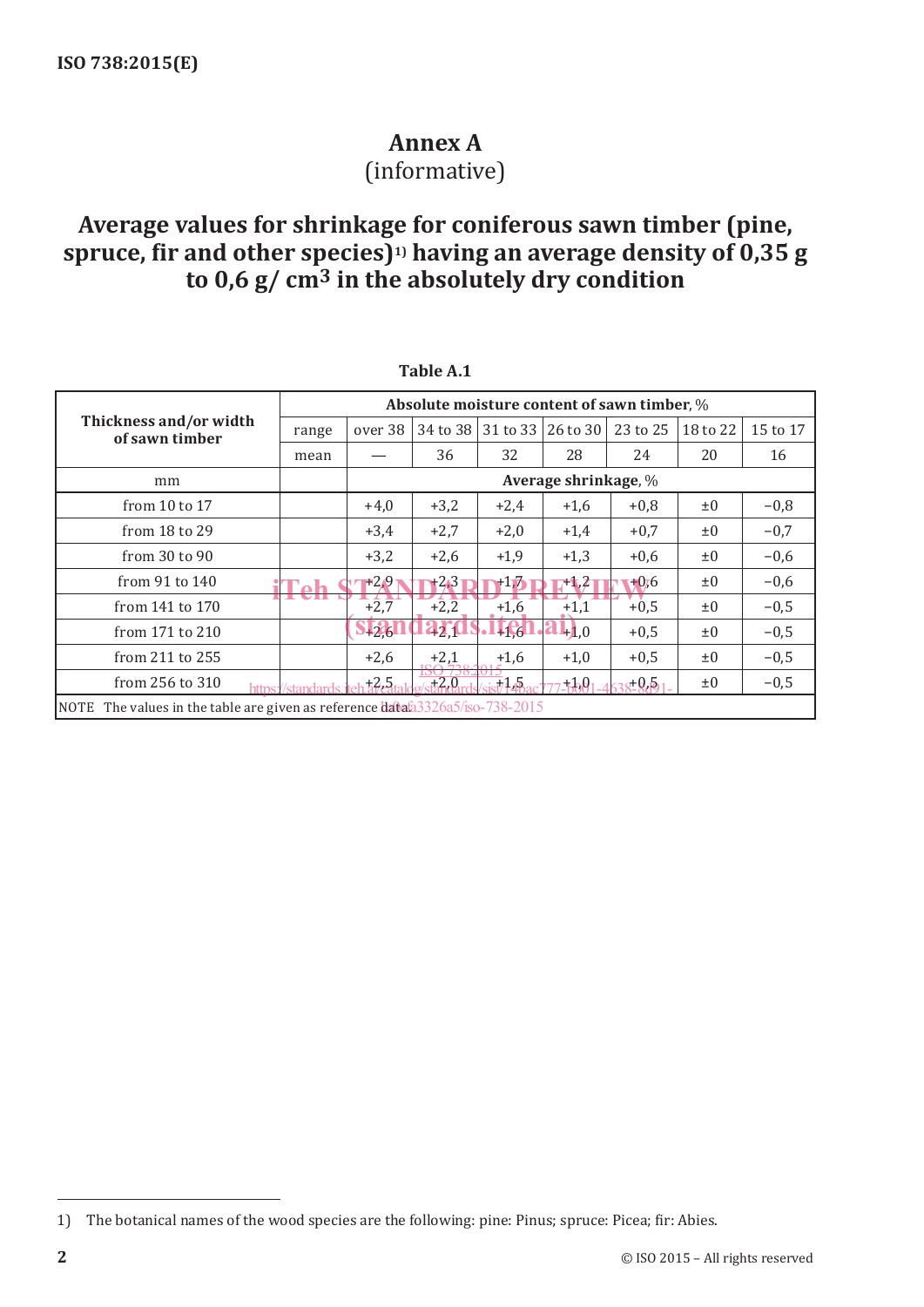# **Annex B**

### (informative)

### **Average values for shrinkage for coniferous sawn timber (larch2) and other species) having an average density of 0,61 g to 0,75 g/ cm3 in the absolutely dry condition**

|                                                                                    | Absolute moisture content of sawn timber, % |                      |                                        |                   |          |          |          |          |  |
|------------------------------------------------------------------------------------|---------------------------------------------|----------------------|----------------------------------------|-------------------|----------|----------|----------|----------|--|
| Thickness and/or width<br>of sawn timber                                           | range                                       | over 38              |                                        | 34 to 38 31 to 33 | 26 to 30 | 23 to 25 | 18 to 22 | 15 to 17 |  |
|                                                                                    | mean                                        |                      | 36                                     | 32                | 28       | 24       | 20       | 16       |  |
| mm                                                                                 |                                             | Average shrinkage, % |                                        |                   |          |          |          |          |  |
| from 10 to 17                                                                      |                                             | $+5,2$               | $+4,2$                                 | $+3,1$            | $+2,1$   | $+1,0$   | $\pm 0$  | $-1,0$   |  |
| from 18 to 29                                                                      |                                             | $+4,4$               | $+3,5$                                 | $+2,6$            | $+1,8$   | $+0,9$   | $\pm 0$  | $-0,9$   |  |
| from 30 to 90                                                                      |                                             | $+4,1$               | $+3,3$                                 | $+2,5$            | $+1,6$   | $+0,8$   | ±0       | $-0,8$   |  |
| from 91 to 140                                                                     |                                             | $+3,8$               | $+3,0$                                 | $+2,3$            | $+1.5,$  | $+0,8$   | ±0       | $-0,8$   |  |
| from 141 to 170                                                                    |                                             | $+3,5$               | $+2,8$                                 | $+2,1$            | $+1.4$   | $+0,7$   | ±0       | $-0,7$   |  |
| from 171 to 210                                                                    | stal                                        | <b>1 C+3,4r</b>      | $\mathcal{A}2\mathcal{A}2\mathcal{A}3$ |                   | $+1,4$   | $+0,7$   | $\pm 0$  | $-0,7$   |  |
| from 211 to 255                                                                    |                                             | $+3,3$               | $+2,6$                                 | $+2,0$            | $+1,3$   | $+0,7$   | $\pm 0$  | $-0,7$   |  |
| from 256 to $310$                                                                  |                                             | $\pm 3.2$            | $\frac{1}{12}$ ,6                      | $+1.9$            | $+1,3$   | $+0,6$   | $\pm 0$  | $-0,6$   |  |
| NOTE The values in the table are given as reference data $\frac{1}{180}$ -738-2015 |                                             |                      |                                        |                   |          |          |          |          |  |

#### **Table B.1**

<sup>2)</sup> The botanical name of larch is Larix.